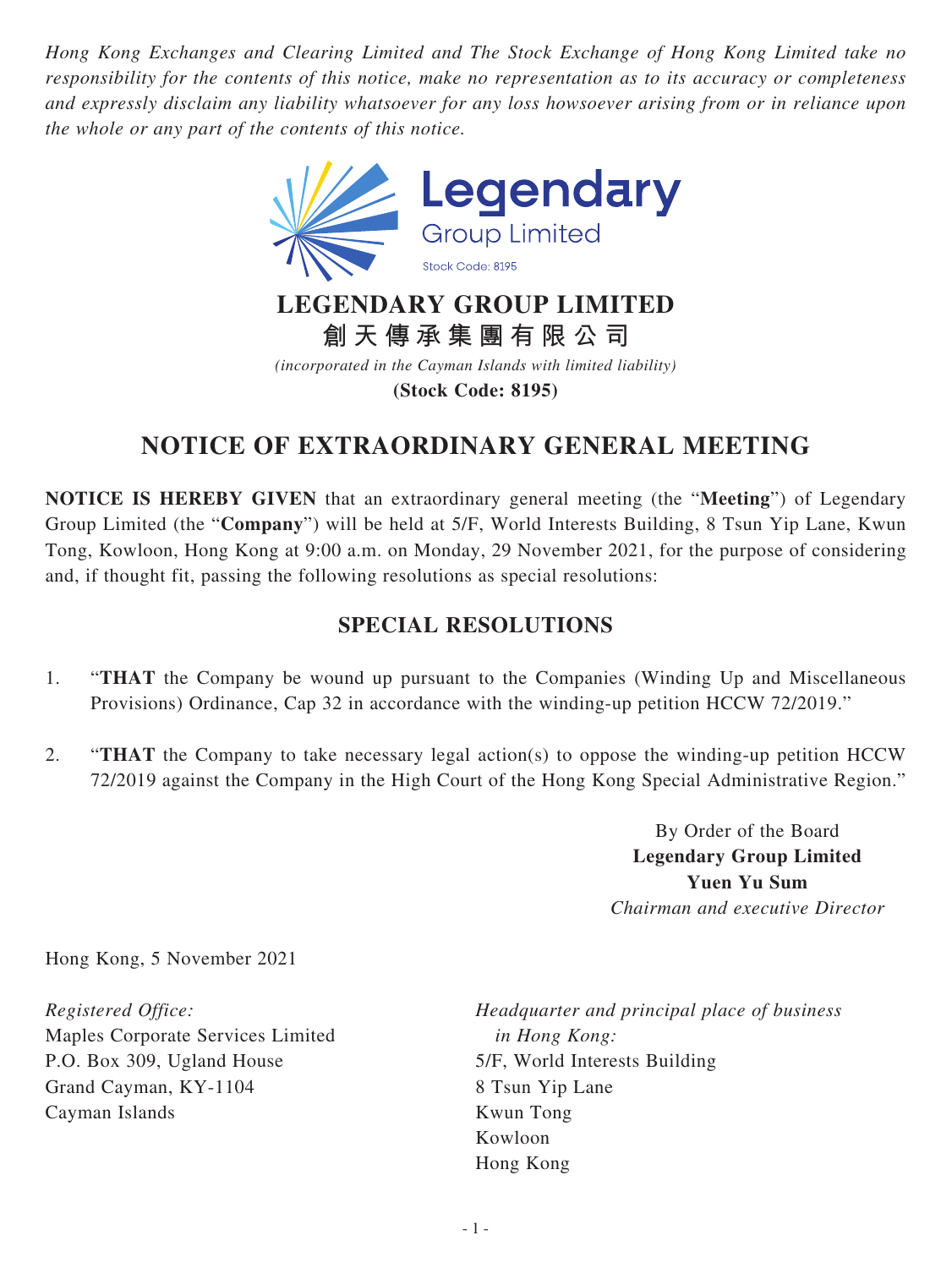## *Notes:*

- 1. A member entitled to attend and vote at the Meeting is entitled to appoint one or more proxy to attend and, subject to the provisions of the articles of association of the Company, to vote on his behalf. A proxy need not be a member of the Company but must be present in person at the Meeting to represent the member. If more than one proxy is so appointed, the appointment shall specify the number and class of shares in respect of which each such proxy is so appointed.
- 2. In order to be valid, the form of proxy and the power of attorney (if any), under which it is signed or a notarially certified copy thereof, must be lodged, at the office of the Company's branch share registrar and transfer office in Hong Kong, Union Registrars Limited at Suites 3301-04, 33/F., Two Chinachem Exchange Square, 338 King's Road, North Point, Hong Kong not less than 48 hours before the time appointed for the holding of the Meeting or any adjourned meeting.
- 3. Completion and return of a form of proxy will not preclude members of the Company from attending and voting in person at the Meeting or any adjournment thereof should they so wish and in such event, the form of proxy shall be deemed to be revoked.
- 4. Where there are joint registered holders of any Shares, any one of such persons may vote at the Meeting, either personally or by proxy, in respect of such Shares as if he were solely entitled thereto; but if more than one of such joint holders be present at the Meeting personally or by proxy, that one of the said person as present whose name stands first on the register in respect of such Share shall alone be entitled to vote in respect thereof.
- 5. For the purpose of determining the entitlement to attend and vote at the Meeting, the register of members of the Company will be closed from Wednesday, 24 November 2021 to Monday, 29 November 2021, both days inclusive, during which period no transfer of Shares will be registered. In order to qualify to attend and vote at the Meeting, all transfer documents accompanied by the relevant share certificates must be lodged with the Company's branch share registrar and transfer office in Hong Kong, Union Registrars Limited at Suites 3301-04, 33/F, Two Chinachem Exchange Square, 338 King's Road, North Point, Hong Kong, for registration not later than 4:00 p.m. on Tuesday, 23 November 2021.
- 6. As at the date of this notice, the Board comprises Mr. Yuen Yu Sum (Chairman) and Mr. Chan Lap Jin Kevin as executive Directors, Mr. Law Wing Chung as non-executive Director and Mr. Chung Chin Kwan, Mr. Ng Chi Ho Dennis, Mr. Chan Kim Fai Eddie and Mr. Chung Kwok Pan as independent non-executive Directors.
- 7. If Typhoon Signal No. 8 or above, or a "black" rainstorm warning or "external conditions after super typhoons" announced by the Government of Hong Kong is/are in effect any time after 6:00 a.m. on the date of the Meeting, the Meeting will be postponed. The Company will publish an announcement on the website of the Company at http://www.legendarygp.com and on the "Latest Company Announcements" page of the GEM website at www.hkgem.com to notify shareholders of the Company of the date, time and place of the rescheduled meeting.